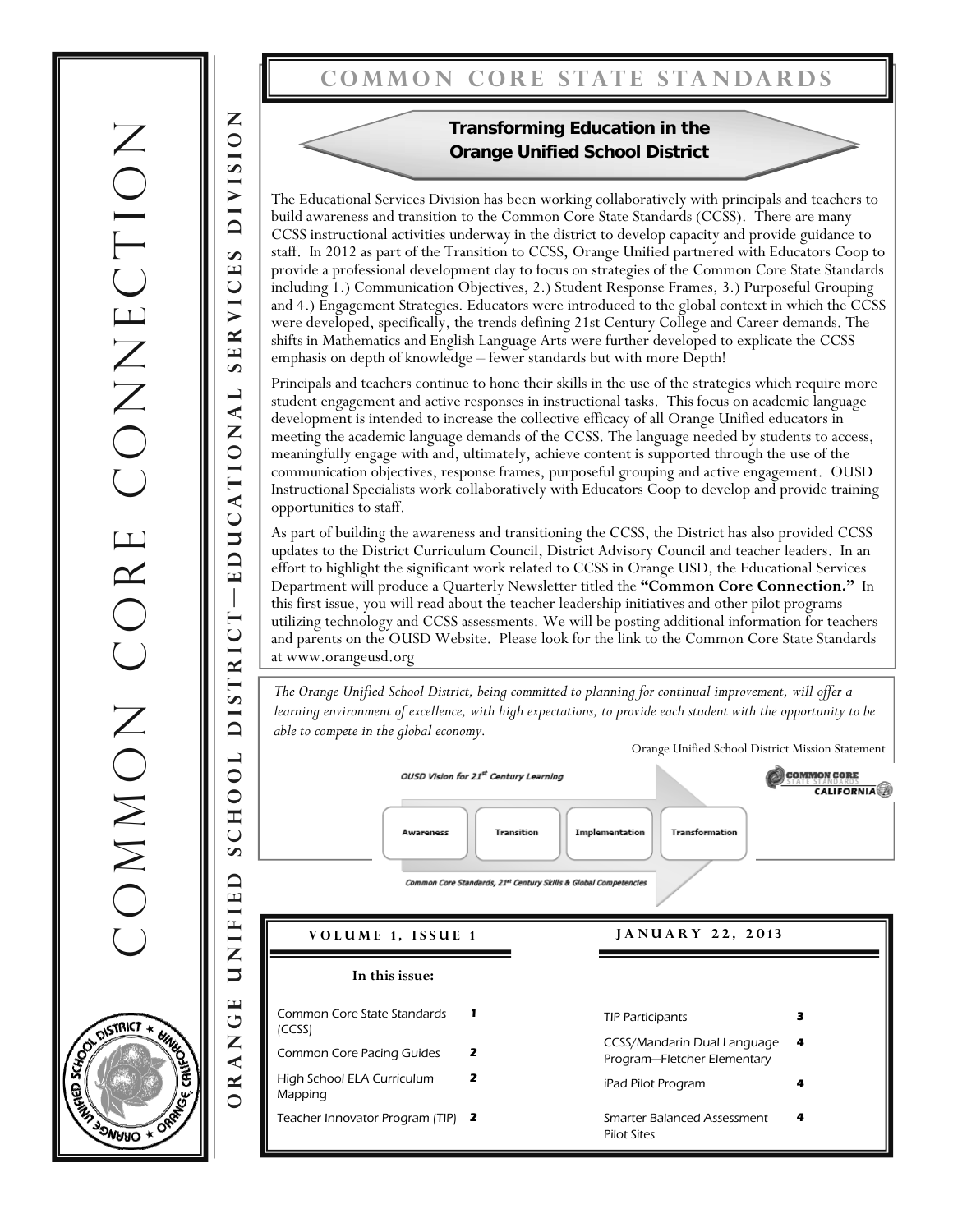# **Common Core State Standards Pacing Guides**

The adoption of Scott Foresman *enVision* mathematics during the 2011-2012 and 2012-2013 schools years has brought Common Core State Standards (CCSS) to the elementary classroom in the area of mathematics. This past spring and summer, grade level teacher groups collaborated to create pacing guides for this newly adopted series. Particularly relevant at this time are the eight Mathematical Practices that are integral to instruction of the CCSS for Mathematics. These practices identify significant change in **how** we teach mathematics; this change is more dramatic than any of the relatively minor changes in content or the grade levels in which students receive instruction in various topics. In these pacing guides, teachers aligned topics with both the California Content Standards for Mathematics (which California is currently still using) and also the CCSS so that all teachers could begin to familiarize themselves with the correlation. Finally, these committees of teachers also selected questions for the Paced Standards Assessments, some of which reflect the shift in instructional practices. Future work will include identifying the CCSS that are now in a different grade level and how to provide instructional materials for those standards. Please contact Linda Stoterau, Administrative Director K-12 Curriculum & GATE at 714-628-5451.

# **High School ELA Curriculum Mapping**



Curriculum mapping, a process for collecting and recording curriculumrelated data, is being utilized by Orange Unified in order to identify the scope and sequence of core skills, document content that is taught, processes employed, as well as assessments used in each subject area. A

curriculum template for CCSS in high school English will be developed as a result of this work. Please contact Elsie Briseno-Simonovski at 714-628-5436 to learn more.

The teacher course leads are as follows:

Kristi Dorf Orange High Ulises Garcia Villa Park High Lisa Papin El Modena High Jennifer Pettey Canyon High Sarah Sarkissian Villa Park High Patty Vinas Canyon High Jennifer Visconti Orange High Laurie Wielenga Orange High Denise Womack Richland

## **TEACHER INNOVATOR PROGRAM (TIP)**

The Teacher Innovator Program (TIP) is an innovative new program launched by the Educational Services Division to address the shifts in instructional practices as we prepare for the implementation of Common Core State Standards (CCSS). Forty-Seven TIP Teachers, representing 27 schools and a broad range of grade levels including all core content areas, have been selected for this inaugural year of the program. TIP trainings focus on the development of new instructional strategies that promote the advanced student critical thinking skills that are necessary for 21<sup>st</sup> century learning. Working in collaborative cohorts these teachers will apply new CCSS strategies to daily instruction,



collecting and analyzing student work to determine the impact of each new practice on student achievement. As these teachers become innovators in the delivery of rigorous instruction, their work (lesson plans, units of study and student successes) will be published allowing all District teachers to benefit from this exciting new approach to learning.

Please contact Julie McNealy, Coordinator, BTSA at 714-628-5527 or Elsie Briseno-Simonovski, Coordinator, Learning Support Services at 714-628-5436 if you would like more information.

*A list of participating teachers is included on page 3.*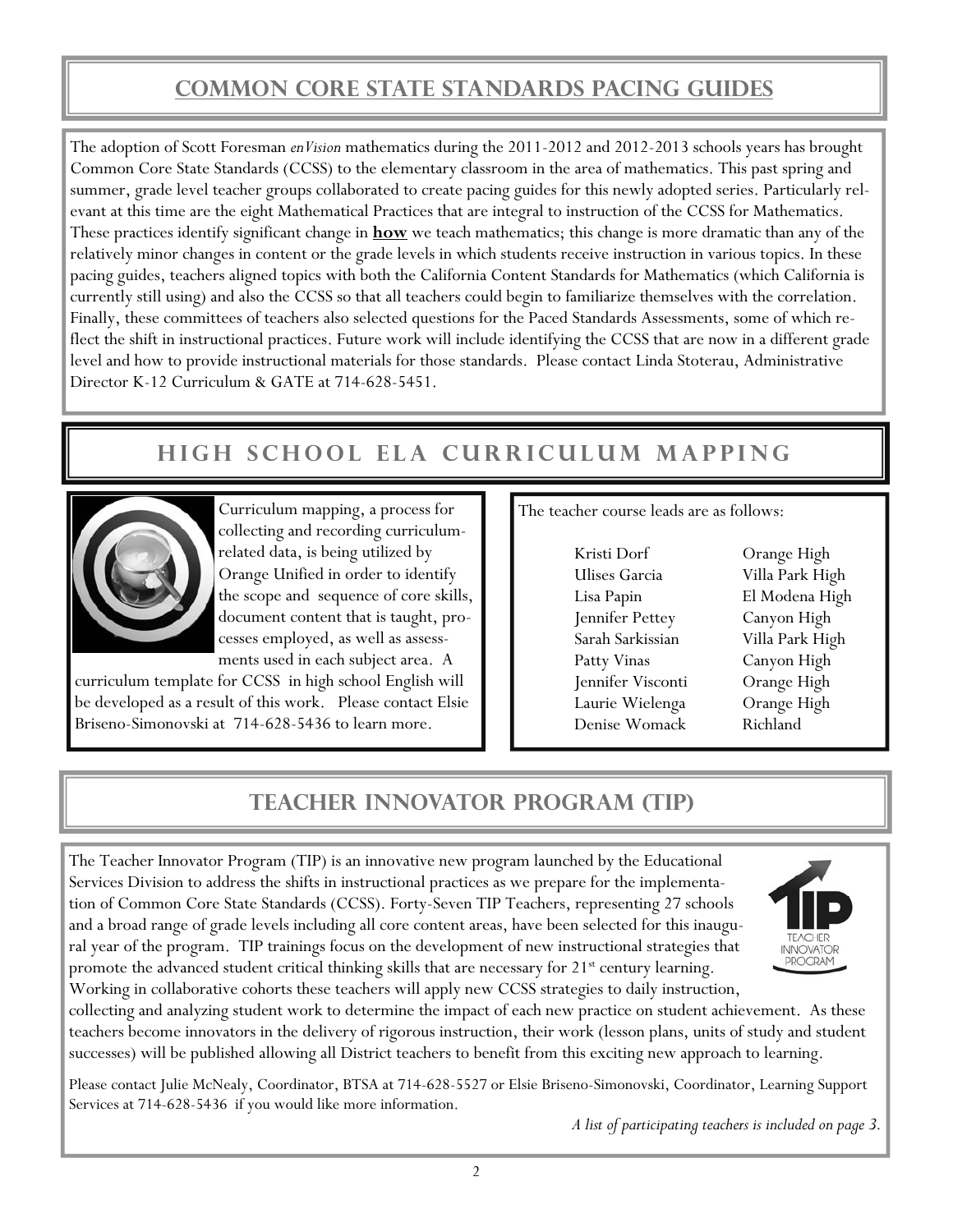## **Teacher Innovator Program (TIP) Groups**

#### **Kindergarten and First Grade**

| <b>Name</b>    | School     |
|----------------|------------|
| Miranda Bauman | California |
| Suzanne Kent   | Handy      |
| Kindra O'Hare  | Serrano    |
| Amber Tatch    | Prospect   |

### **Second and Third Grade**

| <b>Name</b>          | School     |
|----------------------|------------|
| Teresa Andrade       | McPherson  |
| Mary Ann Ballestero  | Lampson    |
| Carol Beaumont       | Handy      |
| Christina Bletterman | Lampson    |
| Joan Cycenas         | Serrano    |
| Sharon Houlihan      | Villa Park |
|                      |            |

### **Fourth through Sixth Grades**

| Name                  | School      |
|-----------------------|-------------|
| Sharon Cecchi         | Crescent    |
| Dana Encheff          | Panorama    |
| Paul Flores           | Sycamore    |
| Emma Granados         | Canyon Rim  |
| Mary Helmer           | Esplanade   |
| Dana Johnston         | West Orange |
| <b>Richard Torres</b> | Cambridge   |
| Laura Urquhart        | Fairhaven   |

### **Middle School Multi-Discipline**

| Name              | <b>Subject</b> | School      |
|-------------------|----------------|-------------|
| Marisa Babe       | English        | Portola     |
| Stephen Churney   | Math           | Yorba       |
| Ashlie Hallenbeck | Science        | Portola     |
| Allison Helsper   | Math           | Portola     |
| Patrick Herron    | History        | El Rancho   |
| Marisa Mallory    | History        | Santiago    |
| Judy Pennman      | Science        | El Rancho   |
| Jennifer Wong     | Science        | Cerro Villa |

### **High School English**

### **Name High School**  Eric Brewer Orange Kami Kenyon Orange Jeffrey Lake Orange Lisa Luebben-Rivera **Richland** Crystal Meyer Community Day Erin Miller Canyon Carol Mooney Villa Park Carole Shelby El Modena Jennifer Visconti Orange Laurie Wielenga Orange

### **High School Science**

### **Name High School**  Nicole Elliott Canyon Judy Fusco Villa Park JaDonne Gyswyt El Modena Dan Jey Canyon

#### **High School Math**

| <b>Name</b>                | <b>Content</b>    | <b>High School</b> |
|----------------------------|-------------------|--------------------|
| Lisa Aulick                | <b>Statistics</b> | Canyon             |
| Kim Merlihan               | Geometry          | El Modena          |
| Josh Sherman               | Geometry          | Villa Park         |
| Sara Shimek-Rector Algebra |                   | El Modena          |

### **Art & Career Technical Education (CTE)**

## **Name High School**  Susan Damon Canyon Alex Graham Canyon

Lauren Young Orange